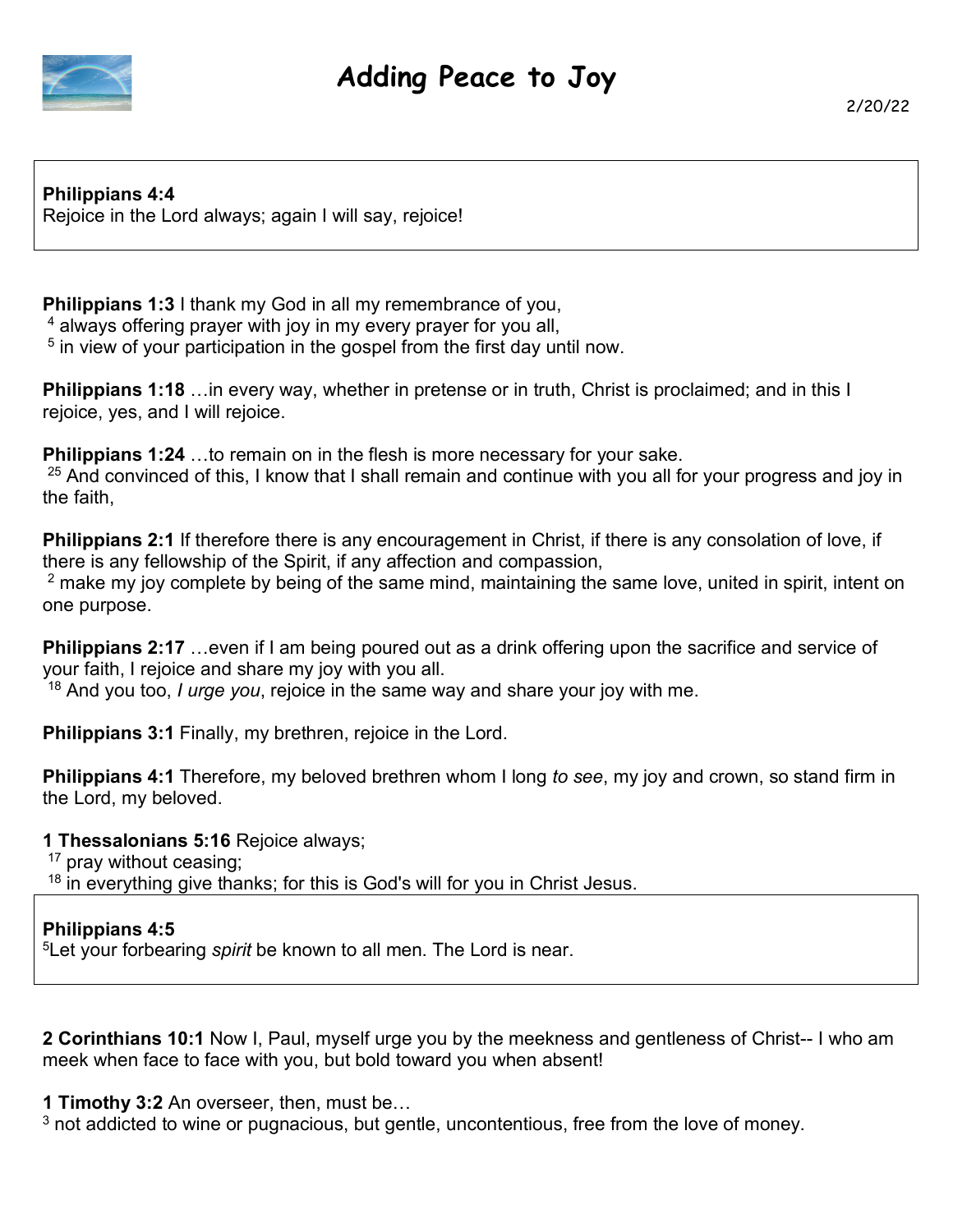**Titus 3:1** Remind them to be subject to rulers, to authorities, to be obedient, to be ready for every good deed,

 $2$  to malign no one, to be uncontentious, gentle, showing every consideration for all men.

**James 3:17** …the wisdom from above is first pure, then peaceable, gentle, reasonable, full of mercy and good fruits, unwavering, without hypocrisy.

 $18$  And the seed whose fruit is righteousness is sown in peace by those who make peace.

**Philippians 4:6-9** <sup>6</sup>Be anxious for nothing. but in everything by prayer and supplication with thanksgiving let your requests be made known to God. <sup>7</sup>And the peace of God, which surpasses all comprehension, shall guard your hearts and your minds in Christ Jesus. <sup>8</sup>Finally, brethren, whatever is true, whatever is honorable, whatever is right, whatever is pure, whatever is lovely, whatever is of good repute, if there is any excellence and if anything worthy of praise, let your mind dwell on these things. <sup>9</sup>The things you have learned and received and heard and seen in me, practice these things; and the God of peace shall be with you.

**Luke 10:40** Martha was distracted with all her preparations; and she came up *to Him*, and said, "Lord, do You not care that my sister has left me to do all the serving alone? Then tell her to help me."

<sup>41</sup> But the Lord answered and said to her, "Martha, Martha, you are worried and bothered about so many things;

<sup>42</sup> but *only* a few things are necessary, really *only* one, for Mary has chosen the good part, which shall not be taken away from her."

**Philippians 2:19** I hope in the Lord Jesus to send Timothy to you shortly, so that I also may be encouraged when I learn of your condition.

<sup>20</sup> For I have no one *else* of kindred spirit who will genuinely be concerned for your welfare.

 $21$  For they all seek after their own interests, not those of Christ Jesus.

**1 Corinthians 12:25** … there should be no division in the body, but *that* the members should have the same care for one another.